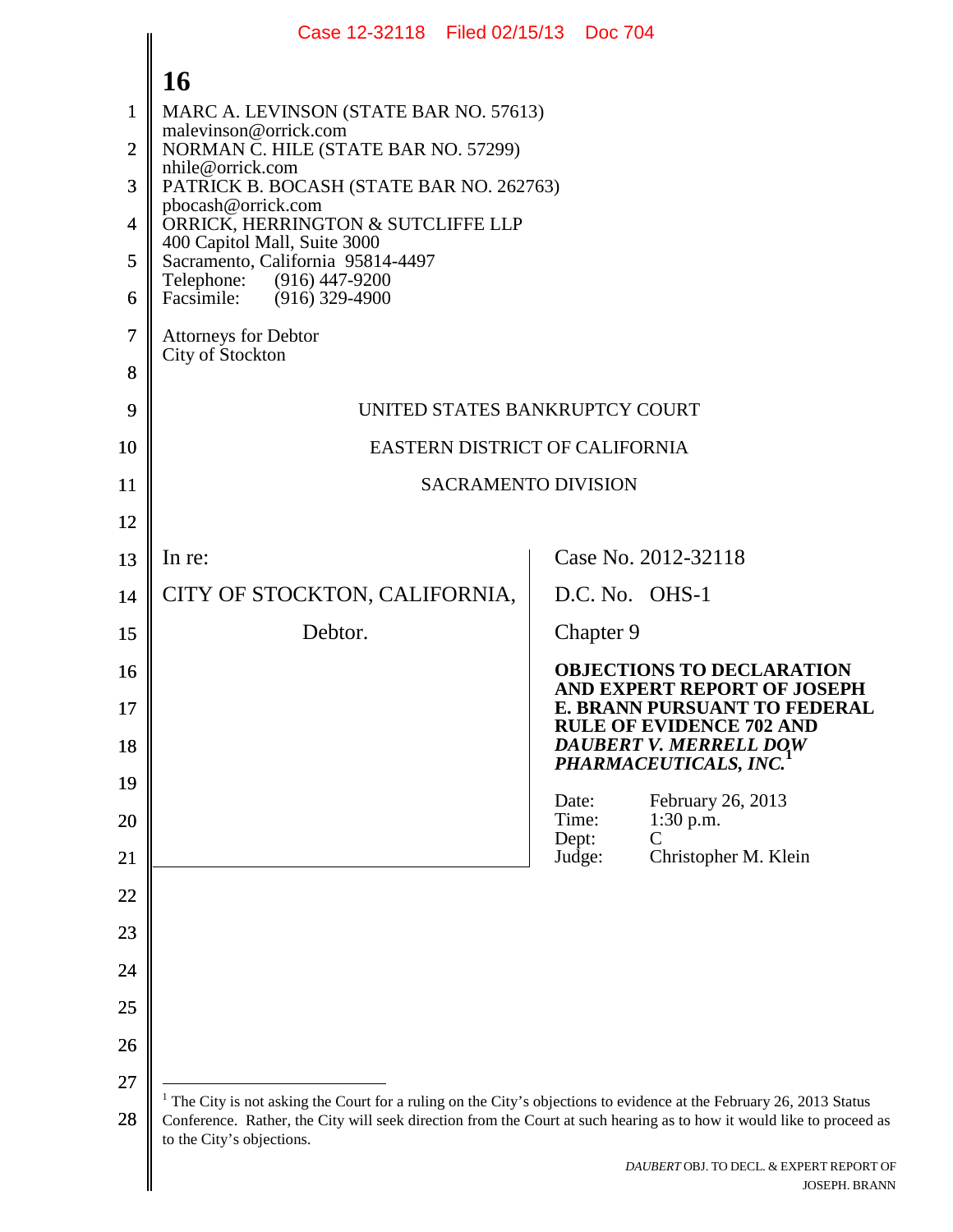|                |      | Case 12-32118 Filed 02/15/13 Doc 704                                                                                                                         |               |
|----------------|------|--------------------------------------------------------------------------------------------------------------------------------------------------------------|---------------|
|                |      |                                                                                                                                                              |               |
| 1              |      | <b>TABLE OF CONTENTS</b>                                                                                                                                     |               |
| $\overline{2}$ |      |                                                                                                                                                              | Page          |
| 3              | I.   |                                                                                                                                                              |               |
| 4              | II.  |                                                                                                                                                              |               |
| 5              |      | A.<br><b>B.</b>                                                                                                                                              |               |
| 6              |      | Brann's Expert Opinion Is Not Helpful To The Court, Because It Is<br>Irrelevant To The Question Of The City's Good Faith Or Satisfaction Of                  |               |
| 7<br>8         |      | Brann Admits He Is Not An Expert In Statistics, Labor Economics,<br>$\mathcal{C}$ .<br>Pensions, Or As To Issues Related To The Stockton Police Department 6 |               |
| 9              |      | The Brann Declaration And Report Are Based On Insufficient Facts And<br>D.                                                                                   |               |
| 10             |      | The Brann Declaration And Report Are Purely Speculative And Based On<br>E.                                                                                   |               |
| 11             |      | Brann Struck Several Portions Of His Report, Which Assured May No<br>F.                                                                                      |               |
| 12             | III. |                                                                                                                                                              |               |
| 13             |      |                                                                                                                                                              |               |
| 14             |      |                                                                                                                                                              |               |
| 15             |      |                                                                                                                                                              |               |
| 16             |      |                                                                                                                                                              |               |
| 17<br>18       |      |                                                                                                                                                              |               |
| 19             |      |                                                                                                                                                              |               |
| 20             |      |                                                                                                                                                              |               |
| 21             |      |                                                                                                                                                              |               |
| 22             |      |                                                                                                                                                              |               |
| 23             |      |                                                                                                                                                              |               |
| 24             |      |                                                                                                                                                              |               |
| 25             |      |                                                                                                                                                              |               |
| 26             |      |                                                                                                                                                              |               |
| 27             |      |                                                                                                                                                              |               |
| 28             |      |                                                                                                                                                              |               |
|                |      | DAUBERT OBJ. TO DECL. & EXPERT REPORT OF<br>$-i-$                                                                                                            | JOSEPH. BRANN |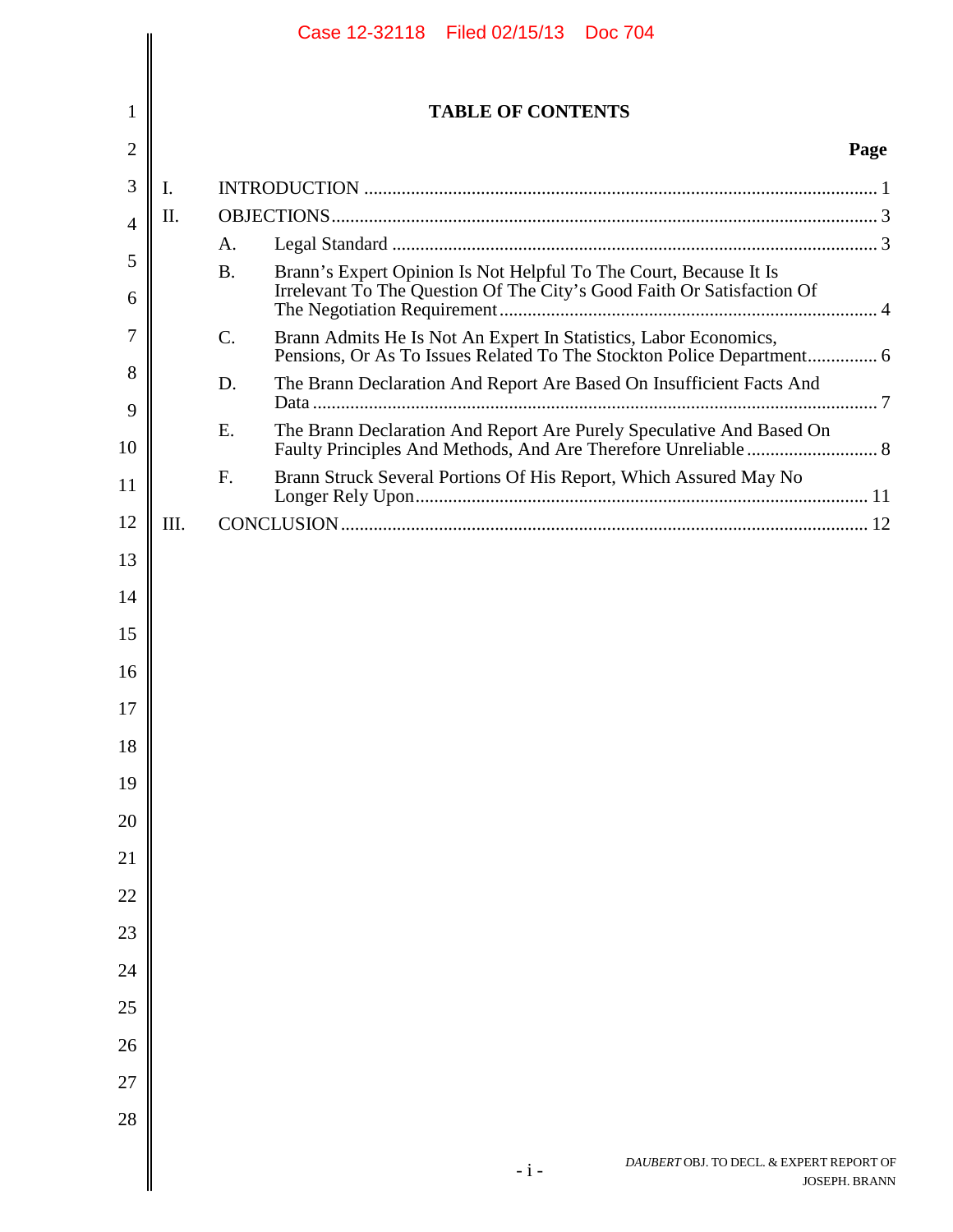|                | Case 12-32118 Filed 02/15/13 Doc 704                                                                                                     |
|----------------|------------------------------------------------------------------------------------------------------------------------------------------|
| $\mathbf{1}$   | <b>TABLE OF AUTHORITIES</b>                                                                                                              |
| $\overline{2}$ | Page(s)                                                                                                                                  |
| 3              | <b>FEDERAL CASES</b>                                                                                                                     |
|                | California ex rel. Brown v. Safeway, Inc.,                                                                                               |
|                | 615 F.3d 1171 (9th Cir. 2010) on reh'g en banc sub nom. California ex rel. Harris v.                                                     |
|                | Daubert v. Merrell Dow Pharm, Inc.,                                                                                                      |
|                | Elsayed Mukhtar v. California State Univ., Hayward,<br>299 F.3d 1053 (9th Cir. 2002) amended sub nom. Mukhtar v. California State Univ., |
|                | General Elec. Co. v. Joiner,                                                                                                             |
|                | Guidroz-Brault v. Missouri Pac. R. Co.,                                                                                                  |
|                | In re Air Disaster at Lockerbie Scotland on Dec. 21, 1988,                                                                               |
|                | In re Cloobeck,<br>BAP NV-06-1165-BSN, 2007 WL 7535051 (B.A.P. 9th Cir. May 2, 2007)  4                                                  |
|                | In re Pierce Cnty. Hous. Auth.,                                                                                                          |
|                | Kumho Tire Co., Ltd. v. Carmichael,                                                                                                      |
|                | Nationwide Transp. Fin. v. Cass Info. Sys., Inc.,                                                                                        |
|                | Primiano v. Cook,                                                                                                                        |
|                | Stilwell v. Smith & Nephew, Inc.,                                                                                                        |
|                | United States v. Redlightning,                                                                                                           |
|                | White v. Ford Motor Co.,<br>312 F.3d 998 (9th Cir. 2002) opinion amended on denial of reh'g,                                             |
|                | DAUBERT OBJ. TO DECL. & EXPERT REPORT OF<br>$-ii -$<br><b>JOSEPH. BRANN</b>                                                              |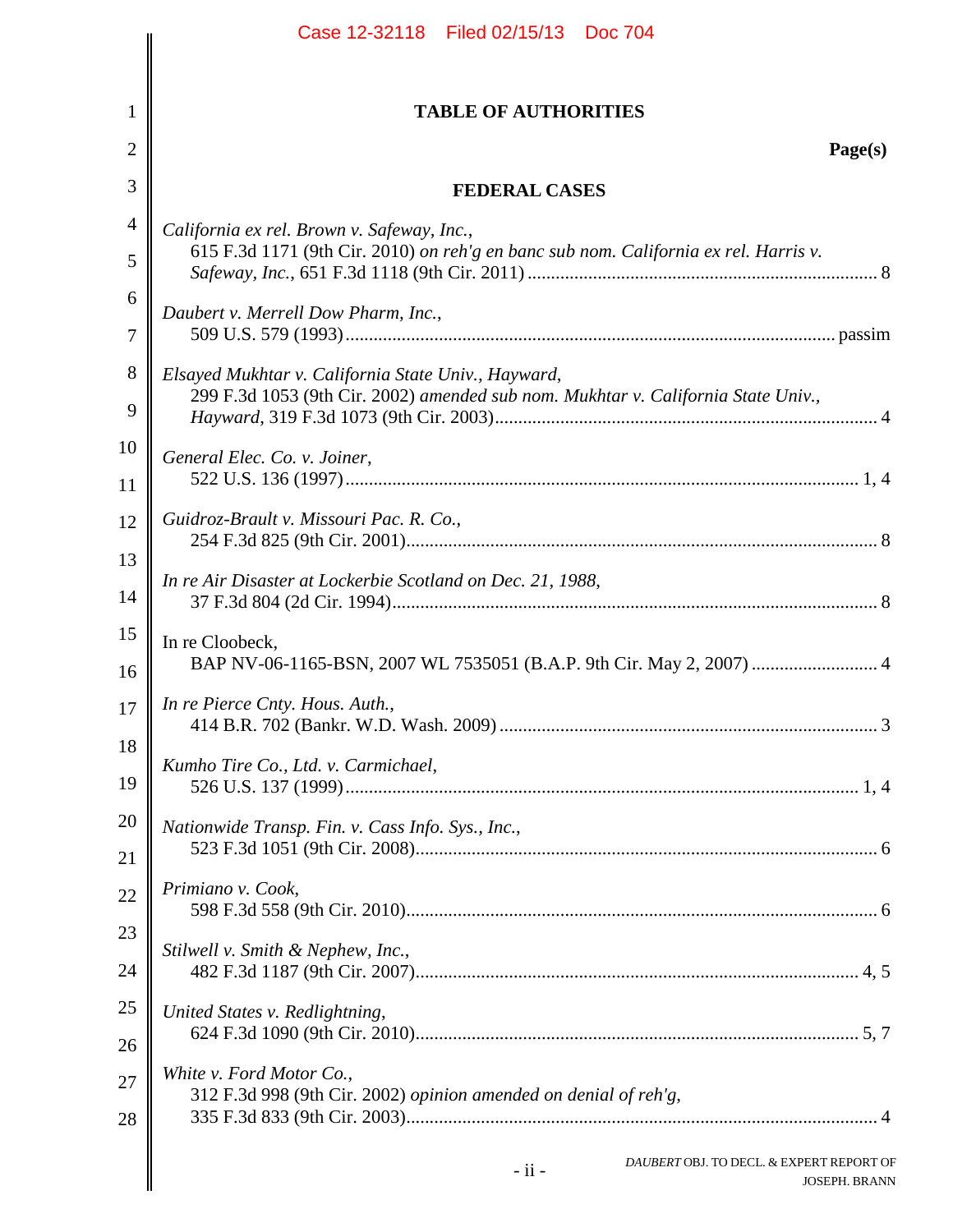|                | Case 12-32118 Filed 02/15/13 Doc 704                    |
|----------------|---------------------------------------------------------|
|                |                                                         |
| 1              | <b>TABLE OF AUTHORITIES</b>                             |
| $\overline{2}$ | (continued)<br>Page                                     |
| 3              | FEDERAL STATUTES, RULES, REGULATIONS                    |
| $\overline{4}$ | 11 U.S.C.                                               |
| 5              |                                                         |
| 6              |                                                         |
| $\overline{7}$ |                                                         |
| 8              | <b>Federal Rules of Evidence</b>                        |
| 9              |                                                         |
| 10             |                                                         |
| 11             |                                                         |
| 12             |                                                         |
| 13             | <b>OTHER AUTHORITIES</b>                                |
| 14             |                                                         |
| 15             |                                                         |
| 16             |                                                         |
| 17             |                                                         |
| 18             |                                                         |
| 19             |                                                         |
| 20<br>21       |                                                         |
| 22             |                                                         |
| 23             |                                                         |
| 24             |                                                         |
| 25             |                                                         |
| 26             |                                                         |
| 27             |                                                         |
| 28             |                                                         |
|                | DAUBERT OBJ. TO DECL. & EXPERT REPORT OF<br>$-$ iii $-$ |
|                | JOSEPH. BRANN                                           |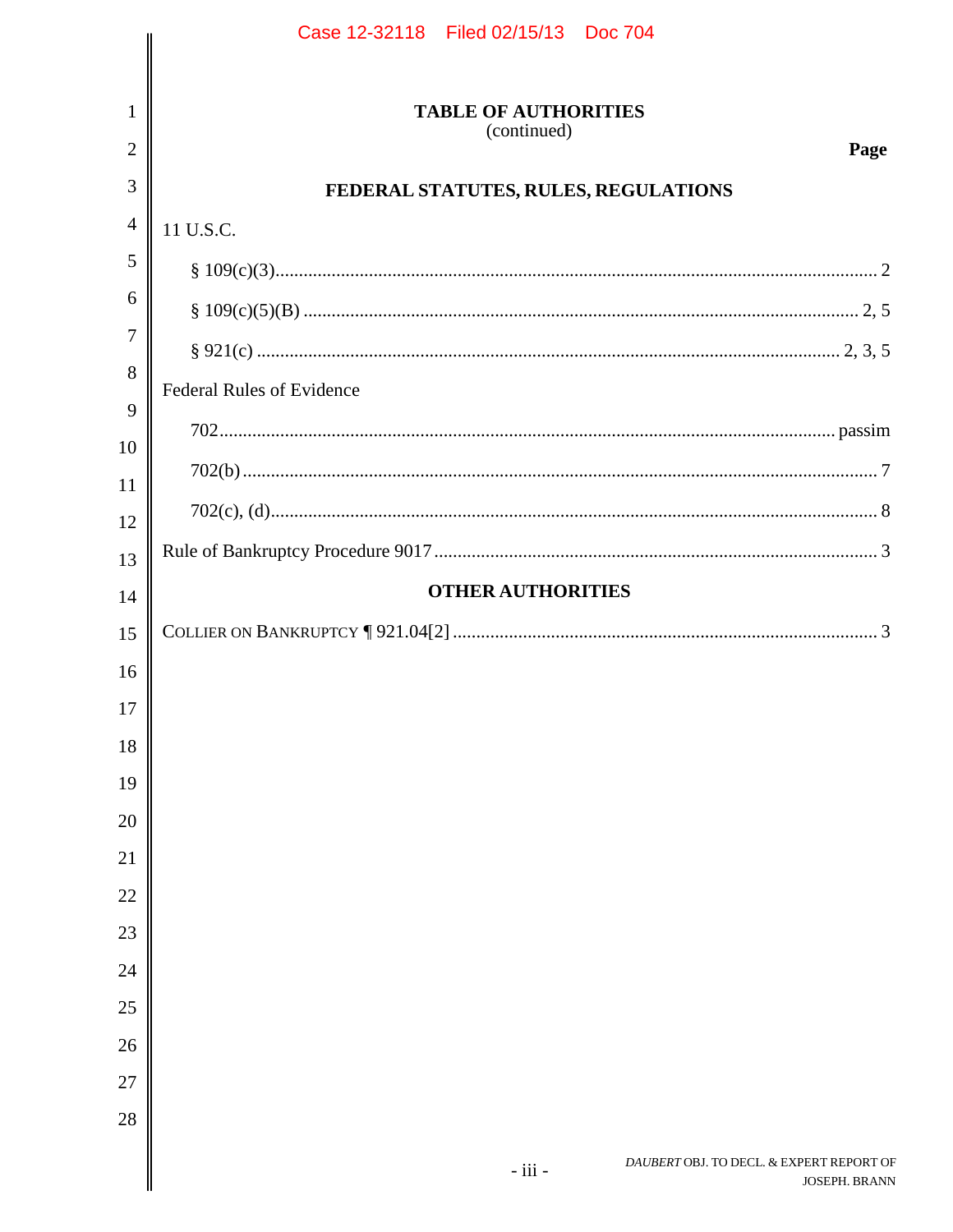<span id="page-4-3"></span><span id="page-4-0"></span>1 2 3 4 5 6 7 8 9 10 11 12 The City of Stockton (the "City") hereby submits the following objections to the Declaration of Joseph E. Brann In Support of Supplemental Objection of Assured Guaranty Corp. and Assured Guaranty Municipal Corp. to Debtor's Chapter 9 Petition and Statement of Qualifications filed June 28, 2012 (the "Brann Declaration" in support of the "Assured Obj." to the City's "Petition") and the accompanying Expert Report of Joseph E. Brann (the "Brann Report"), pursuant to Federal Rule of Evidence 702 and *Daubert v. Merrell Dow Pharm, Inc.*, 509 U.S. 579 (1993). These objections are made in addition to those objections raised in the City's "Objections To Declaration And Expert Report Of Joseph E. Brann In Support Of Supplemental Objection Of Assured Guaranty Corp. And Assured Guaranty Municipal Corp. To Debtor's Chapter 9 Petition And Statement Of Qualifications" and focus on the helpfulness, qualifications, and reliability of the expert opinions rendered by Joseph E. Brann ("Brann") in the Brann Declaration and Brann Report.

13

# <span id="page-4-2"></span><span id="page-4-1"></span>**I. INTRODUCTION**

14 15 16 17 18 19 20 21 22 23 24 25 In *Daubert*, the Supreme Court recognized and reaffirmed that the Federal Rules of Evidence require courts to perform a "gatekeeping role" with regards to the admissibility of expert opinion testimony. 509 U.S. at 597; *see also Kumho Tire Co., Ltd. v. Carmichael*, 526 U.S. 137, 149 (1999) (holding that the *Daubert* "gatekeeping" obligation applies to all expert testimony, not just "scientific" testimony); *General Elec. Co. v. Joiner*, 522 U.S. 136, 142 (1997). This gatekeeping obligation requires courts considering the admissibility of expert opinions based on scientific, technical, or otherwise specialized knowledge to ensure that the expert is properly qualified to render the proffered opinion, that the proffered opinion will be helpful to the trier of fact, and that the proffered opinion is based upon sufficiently reliable information, principles, and methodologies. *See* FRE 702. Put more simply, courts at the trial level "must ensure that any and all [expert opinion] admitted is not only relevant, but reliable." *Daubert*, 509 U.S. at 589. The Brann Declaration and Brann Report fail these fundamental criteria.

26 27 28 As a preliminary matter, the entirety of both Brann's Declaration and Report is inadmissible because neither offers any opinion testimony that would be relevant or helpful to the Court in deciding the questions that are actually before it. The City has presented evidence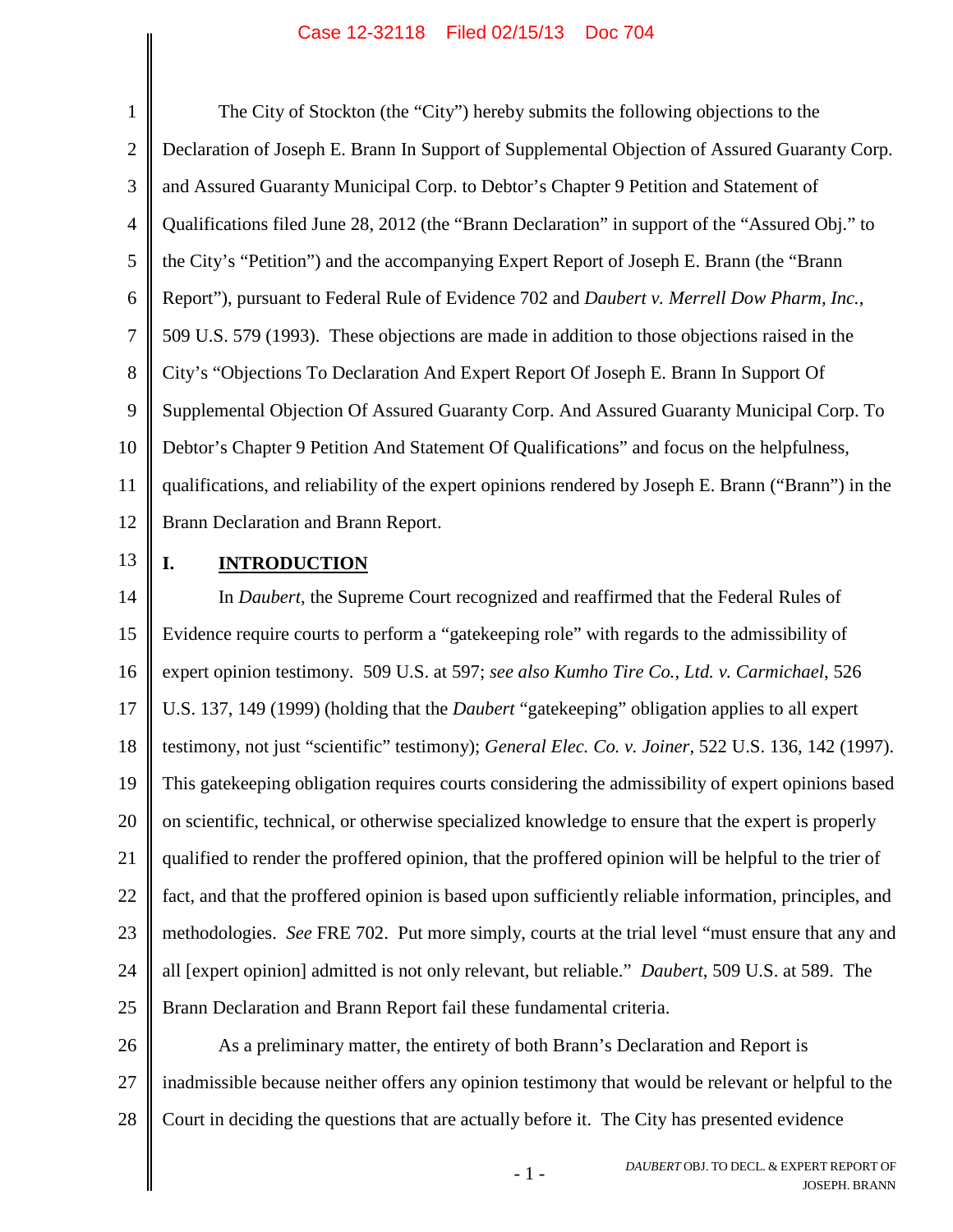<span id="page-5-2"></span><span id="page-5-1"></span><span id="page-5-0"></span>1 2 3 4 5 6 7 8 9 10 11 12 13 14 showing that it meets the requirements for chapter 9 eligibility, including (1) that the City is a municipality; (2) that the City is authorized by California law to bring its Petition; (3) that the City is insolvent as defined under 11 U.S.C.  $\S$  109(c)(3); (4) that the City desires to effect a plan to adjust its debts; (5) that the City has met the negotiation requirement of  $\S$  109(c)(5)(B); and, finally (6) that the City has filed its Petition in good faith pursuant to § 921(c). *See generally* City Of Stockton's Memorandum of Facts And Law In Support of Its Statement of Qualifications Under Section 109(c) Of The United States Bankruptcy Code ("Mem."). The Assured Obj., meanwhile, contends that the City is not in fact insolvent under section  $109(c)(3)$ , has not met the negotiation requirement of section  $109(c)(5)(B)$ , and did not file its Petition in good faith as required by section  $921(c)$ . Assured offers Brann's Declaration and Report in support of its contentions that the City has not satisfied its negotiation requirement because it did not seek to reduce its CalPERS obligations, and that the City's concerns that a reduction in pension benefits might cause the loss or transfer of a substantial number of its police officers are merely pretext. *See* Assured Obj., at 28-31.

15 16 17 18 19 20 21 22 23 24 25 26 However, Brann's expert testimony does not directly address the City's good faith belief that it could not seek pension benefit reductions without potentially adverse effects to public safety. Brann's testimony focuses almost exclusively on Brann's assertion that "a modest pension benefit reduction would not lead to a 'mass exodus' of police officers or have any significant effect on the crime rate, public safety, or the safety of officers." Brann Decl.,  $\P$ 4, 7; BrannReport, at  $20<sup>2</sup>$  In fact, however, Brann does not affirmatively conclude that a modest pension benefit reduction will not result in the lateral transfer of a substantial number of officers or a significant impact on public and officer safety, but states only that in his expert opinion the City has not provided sufficient evidence to prove this would be the case. Brann Report, at 1 ("*there is no basis* for the claim by Stockton that a modest reduction in pension benefits would lead to increased crime, place the community at risk, or endanger police officers through greater risk of physical harm.") (emphasis added); Transcript of Deposition of Joseph Brann, January 24,

<span id="page-5-3"></span><sup>28</sup>  $2^2$  The Brann Report contains two sets of page numbers. References in this Objection are to the top number. Note that on what should be page "1" of the Brann Report, only the lower number ("9") is shown.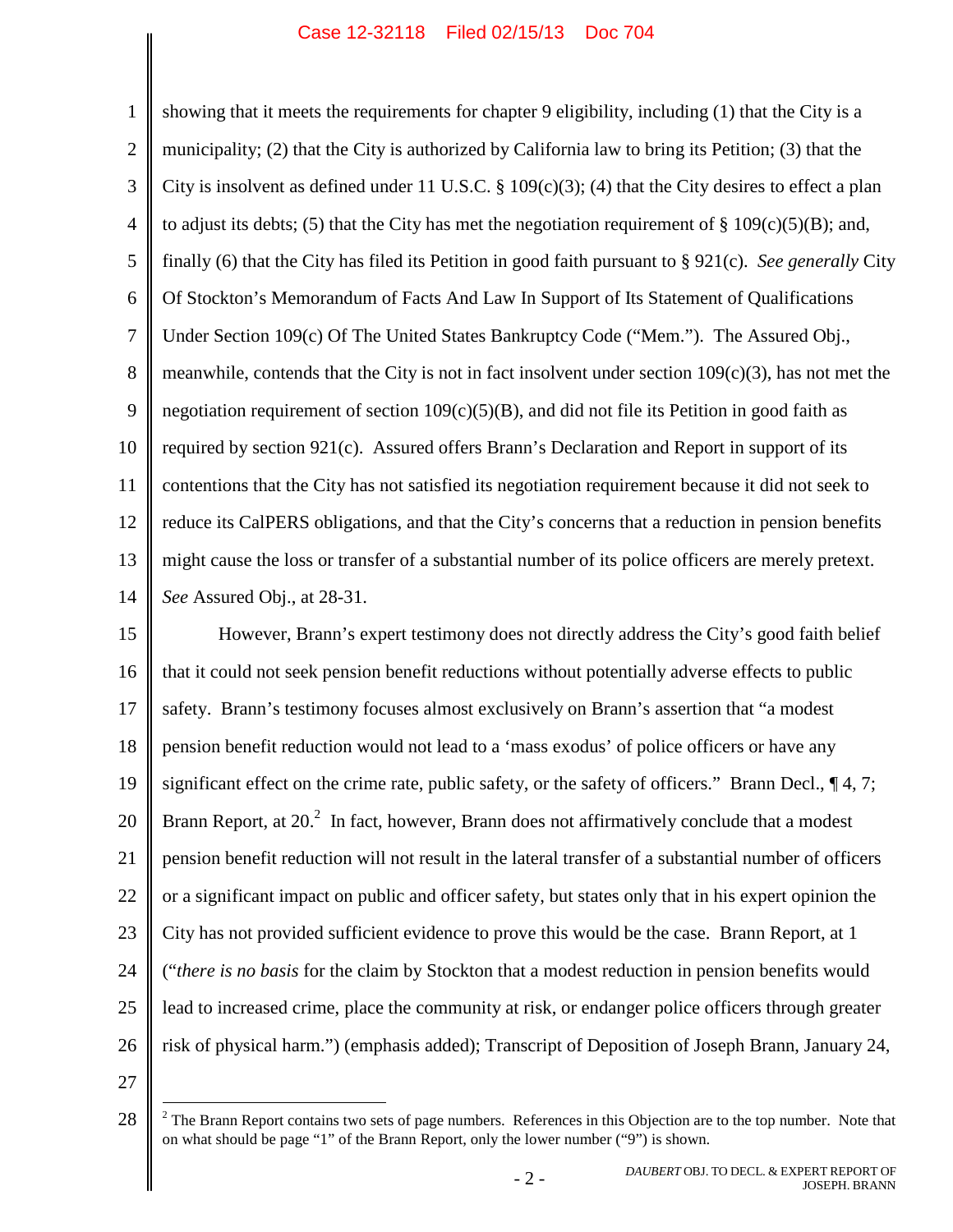1 2 3 4 5 2013 ("Brann Depo."), at 78:22-79:3 (acknowledging that he cannot determine "with any degree of certainty" what effect a reduction in pension benefits would have). This distinction is important, as it shows that Brann has not rendered an affirmative opinion on whether a given level of pension benefit cuts would lead to a significant increase in the lateral transfer of officers. Instead, Brann has only opined that he finds the City's evidence to that effect unconvincing.

<span id="page-6-3"></span><span id="page-6-1"></span><span id="page-6-0"></span>6 7 8 9 10 11 12 The City is not required to show that its decision not to seek pension benefit cuts was based on a scientific certainty. Rather, the City need only show that it had a reasonable, good faith belief that its concerns were a possibility. *See In re Pierce Cnty. Hous. Auth.*, 414 B.R. 702, 711 (Bankr. W.D. Wash. 2009) (laying out the factors for determination of good faith under § 921(c)) (citing COLLIER ON BANKRUPTCY [921.04[2]). Brann's opinion has no bearing on the issue of good faith, and as such, Brann's Declaration and Report are ultimately irrelevant to the Court's determination of the City's eligibility for chapter 9.

13 14 15 16 17 18 19 20 Moreover, Brann is not sufficiently qualified to render the expert opinions in his Declaration and Report. Brann testifies that the City's concerns regarding the effect of a pension benefit cut on lateral transfers is unfounded, but he admits to having no expertise in the areas of statistical analysis, labor economics, pensions, or the Stockton Police Department. Moreover, much of the Brann Report, as described in detail below, is also inadmissible because it is based on incomplete information, unwarranted assumptions and speculation, and flawed methodologies. As such, these opinions fail the basic requirement of reliability laid out in FRE 702 and *Daubert*, and are inadmissible on that ground as well.

#### 21 **II. OBJECTIONS**

# **A. Legal Standard**

22

23

24

25

FederalRule of Evidence  $702<sup>3</sup>$  $702<sup>3</sup>$  $702<sup>3</sup>$  provides:

<span id="page-6-2"></span>A witness who is qualified as an expert by knowledge, skill, experience, training, or education may testify in the form of an opinion or otherwise if:

26 27 (a) the expert's scientific, technical, or other specialized knowledge will help the trier of fact to understand the evidence or to determine a fact in issue;

<span id="page-6-4"></span>28 <sup>3</sup> The Federal Rules of Evidence are made applicable to cases under the Bankruptcy Code by Rule of Bankruptcy Procedure 9017.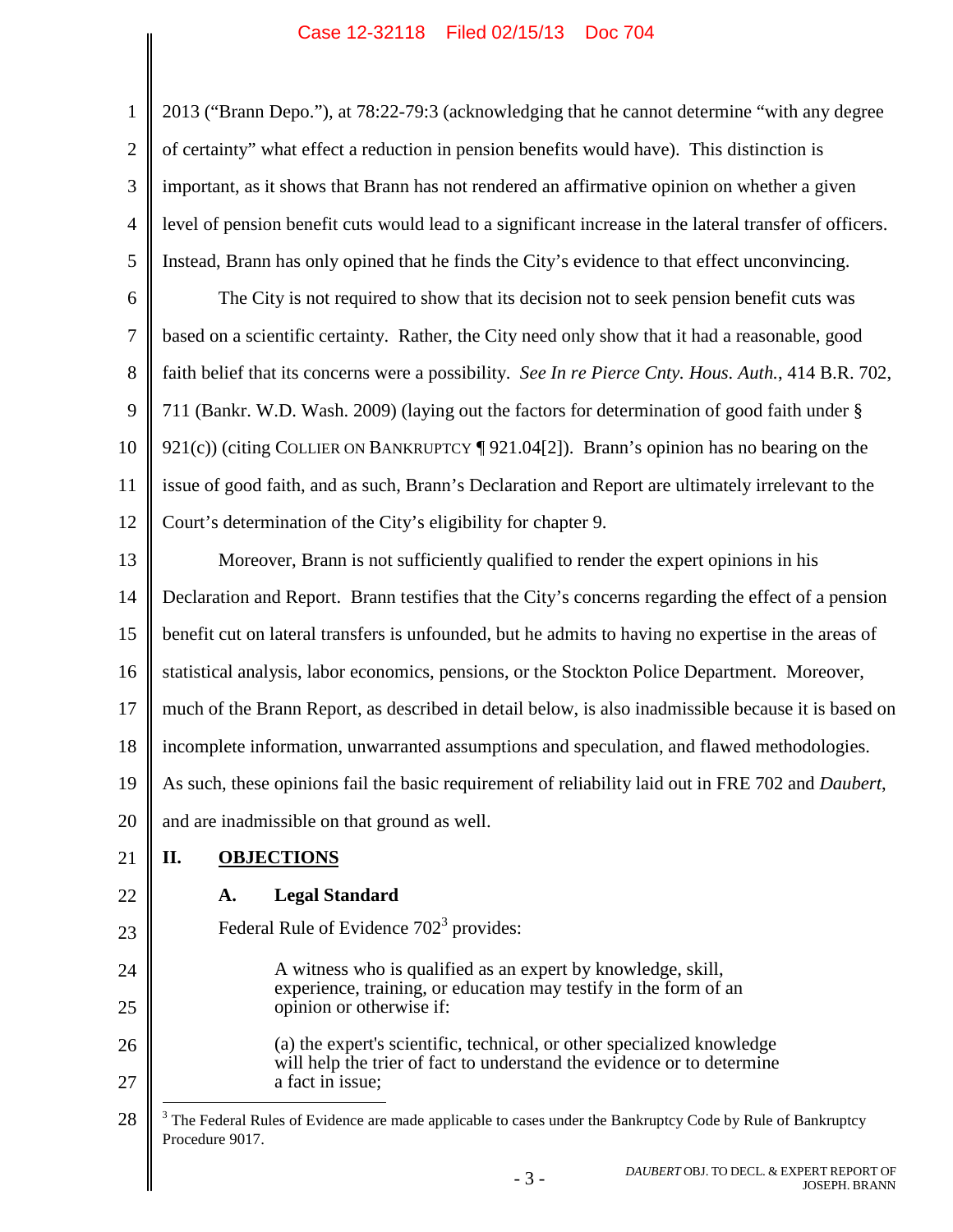<span id="page-7-5"></span><span id="page-7-4"></span><span id="page-7-3"></span><span id="page-7-2"></span><span id="page-7-1"></span><span id="page-7-0"></span>

|                     | Filed 02/15/13<br><b>Doc 704</b><br>Case 12-32118                                                                                                           |
|---------------------|-------------------------------------------------------------------------------------------------------------------------------------------------------------|
|                     |                                                                                                                                                             |
| $\mathbf{1}$        | (b) the testimony is based on sufficient facts or data;                                                                                                     |
| $\mathbf{2}$        | (c) the testimony is the product of reliable principles and methods;<br>and                                                                                 |
| $\mathfrak{Z}$<br>4 | (d) the expert has reliably applied the principles and methods to the<br>facts of the case.                                                                 |
| 5                   | Fed. R. Evid. 702. Thus, in order for an expert's opinion to be admissible as evidence, the expert                                                          |
| 6                   |                                                                                                                                                             |
|                     | must be qualified to render such an opinion, the opinion must be helpful to the trier of fact, and                                                          |
| 7                   | the opinion must be reliable (based on sufficient facts, reliable principles, and reliable application                                                      |
| 8                   | of those principles).                                                                                                                                       |
| 9                   | Trial courts have broad discretion in deciding whether to admit or exclude expert                                                                           |
| 10                  | testimony under FRE 702. General Elec. Co., 522 U.S. at 141-42; see also In re Cloobeck, BAP                                                                |
| 11                  | NV-06-1165-BSN, 2007 WL 7535051 (B.A.P. 9th Cir. May 2, 2007). However, a trial court                                                                       |
| 12                  | must exercise its gate keeping function for expert opinion evidence, and any determination of                                                               |
| 13                  | reliability should be made on the record. See White v. Ford Motor Co., 312 F.3d 998, 1007 (9th                                                              |
| 14                  | Cir. 2002) opinion amended on denial of reh'g, 335 F.3d 833 (9th Cir. 2003) (holding that                                                                   |
| 15                  | Daubert and Kumho Tire "require that the judge apply his gatekeeping role under Daubert to all                                                              |
| 16                  | forms of expert testimony"); Elsayed Mukhtar v. California State Univ., Hayward, 299 F.3d                                                                   |
| 17                  | 1053, 1066 (9th Cir. 2002) amended sub nom. Mukhtar v. California State Univ., Hayward, 319                                                                 |
| 18                  | F.3d 1073 (9th Cir. 2003) ("Kumho and Daubert make it clear that the court must, on the record,                                                             |
| 19                  | make some kind of reliability determination.").                                                                                                             |
| 20                  | <b>B.</b><br>Brann's Expert Opinion Is Not Helpful To The Court Because It Is Irrelevant<br>To The Question Of The City's Good Faith Or Satisfaction Of The |
| 21                  | <b>Negotiation Requirement.</b>                                                                                                                             |
| 22                  | In order to be admissible, expert testimony must be helpful to the trier of fact. Daubert,                                                                  |
| 23                  | 509 U.S. at 591; Stilwell v. Smith & Nephew, Inc., 482 F.3d 1187, 1192 (9th Cir. 2007); Kumho                                                               |
| 24                  | Tire, 526 U.S. at 156. Specifically, expert evidence or testimony must "assist the trier of fact to                                                         |
| 25                  | understand the evidence or to determine a fact in issue." Daubert, 509 U.S. at 591. Where expert                                                            |
| 26                  | testimony does not touch on the questions actually at issue in a case, such testimony is necessarily                                                        |
| 27                  | unhelpful to the Court. <i>Id.</i> ("Expert testimony which does not relate to any issue in the case is not                                                 |
| 28                  | relevant and, ergo, non-helpful.") (quoting 3 Weinstein & Berger ¶ 702[02], p. 702–18). Expert                                                              |
|                     | DAUBERT OBJ. TO DECL. & EXPERT REPORT OF<br>$-4-$<br><b>JOSEPH. BRANN</b>                                                                                   |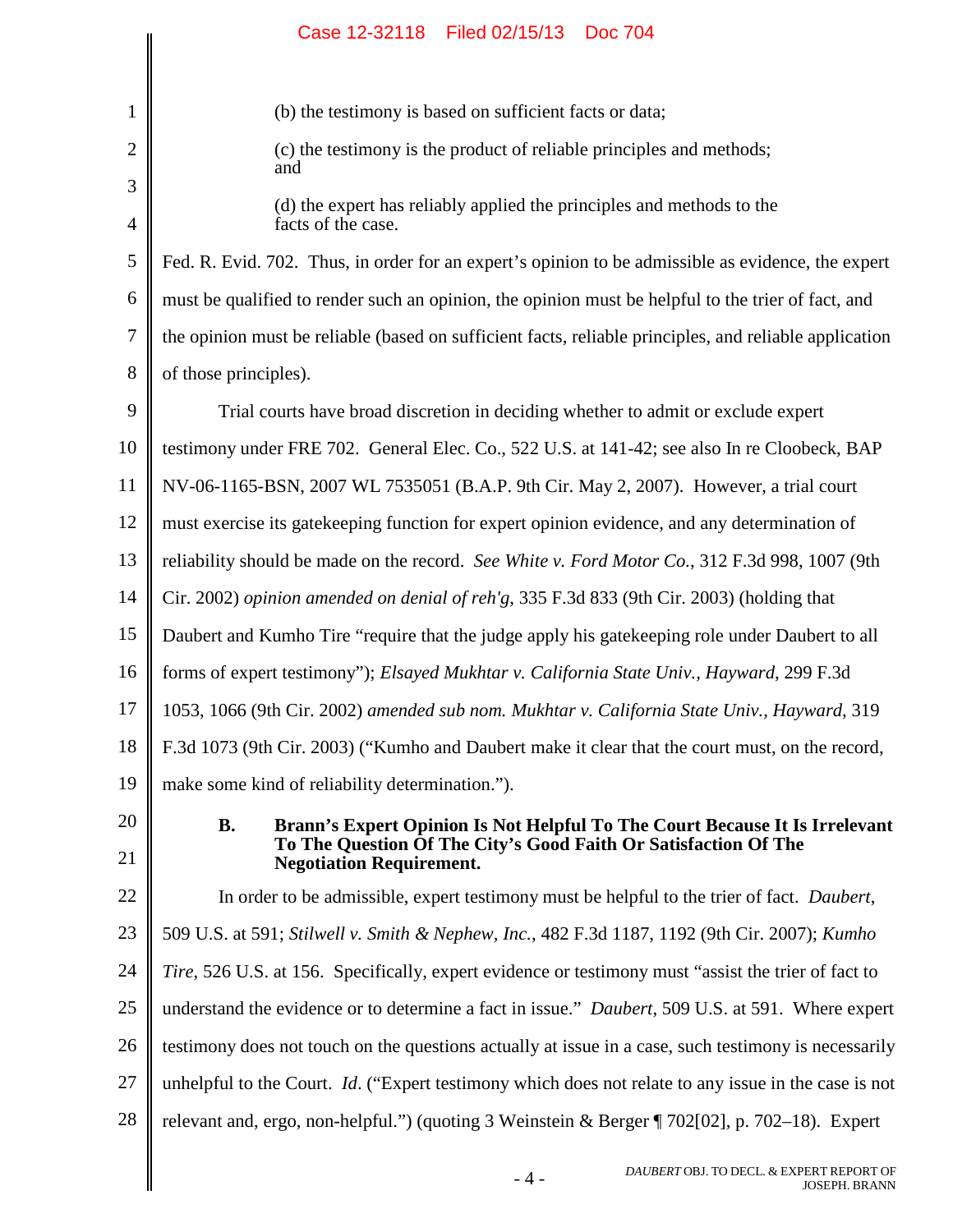<span id="page-8-3"></span><span id="page-8-2"></span><span id="page-8-1"></span><span id="page-8-0"></span>opinion testimony which fails this basic test of relevance is inadmissible. *Id.*; *Stilwell*, 482 F.3d at 1192; *United States v. Redlightning*, 624 F.3d 1090, 1123 (9th Cir. 2010).

2 3

1

4 5 6 7 8 9 10 11 12 13 Brann's expert opinion testimony is not helpful to the Court because it is not relevant to the Court's determination of the City's good faith in filing its Petition under section 921(c) or the City's satisfaction of the negotiation requirement of section  $109(c)(5)(B)$ . Brann's opinion is essentially that the City cannot be sure that a reduction in pension benefits would result in a substantial number of current officers seeking to transfer out of the City's police department, which the Assured Obj. uses to support its contention that the City should have sought to reduce its pension obligations. *See* Brann Decl., ¶ 8; Assured Obj., at 26-31, 34-35. However, the City is not required to show that its concerns regarding the potential loss of experienced officers due to pension benefit cuts were as a scientific certainty. Rather, the City only has to show that it had a good faith belief that this concern was legitimate and that the City's actions were reasonable under the circumstances.

14 15 16 17 18 19 20 21 22 23 The Brann Report attempts to undercut the City's claim that a pension cut might cause officers to seek transfers by stating, without analysis or support, that many other non-economic factors may play a role in any individual officer's decision to leave any particular jurisdiction. *See* Brann Report, at 12-13. Nevertheless, Brann acknowledges that a reasonable police chief faced with a situation like Stockton's would have "*serious concerns* regarding the effect any further reduction in benefits could have on [his] ability to retain [] officers." Brann Depo., 123:20-124:22 (emphasis added). In fact, he goes so far as to say that a police chief would be "foolish" not to be concerned with officer retention under circumstances similar to the City's. *Id.* Thus, Brann admits that even given the level of uncertainty claimed in his Report, the City's concerns were reasonable.

24 25 26 27 28 Moreover, Brann's Report is entirely unhelpful on the issue of whether the City should have attempted to negotiate a pension reduction with CalPERS. For one, Brann concedes that he is not aware of any police department in the state of California that has imposed or is considering imposing significant cuts in its pension benefits. Brann Depo., at 101:11-25. Further, Brann cannot render an opinion on the legal necessity of the City negotiating with CalPERS, as this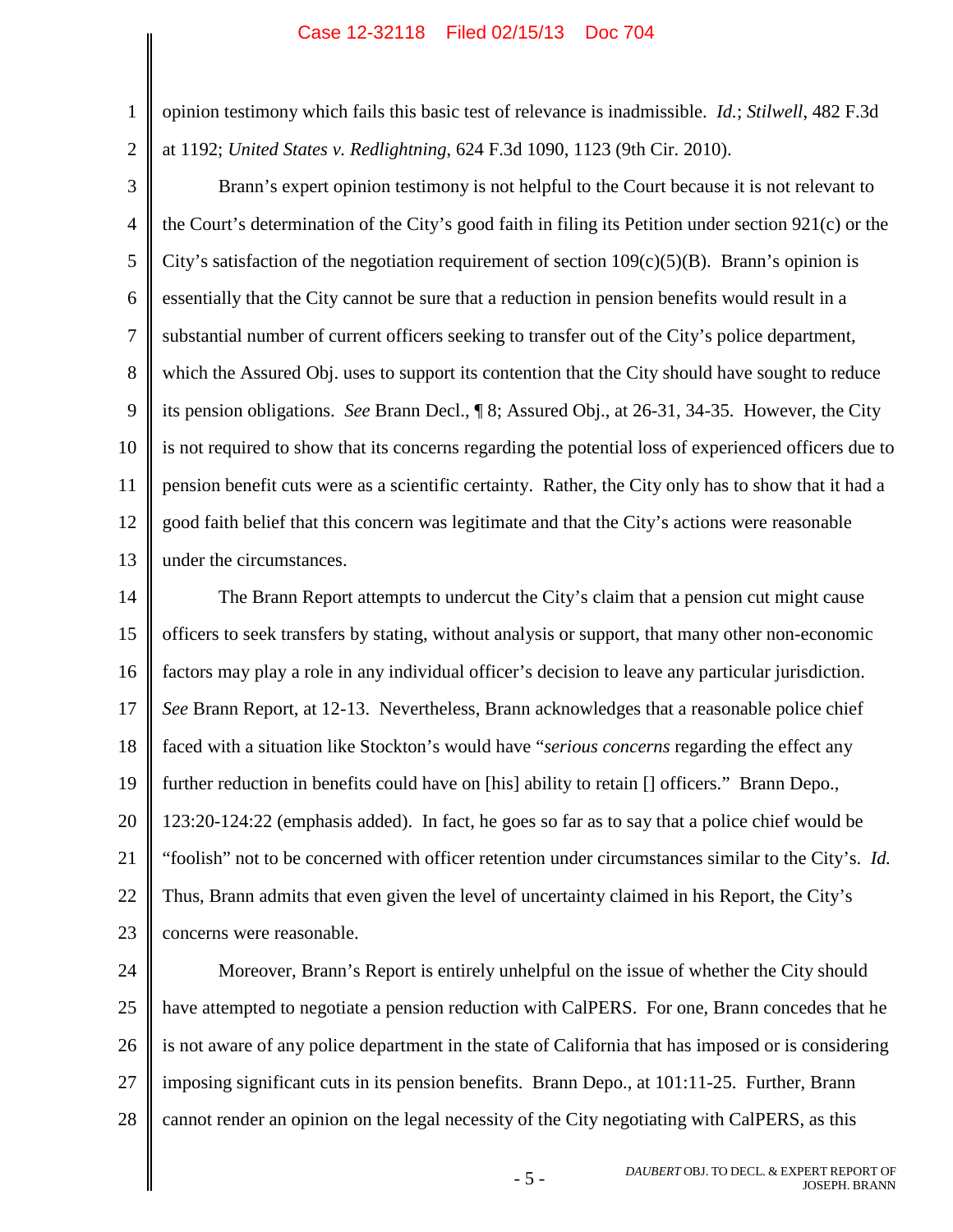<span id="page-9-1"></span><span id="page-9-0"></span>1 2 3 4 5 6 7 8 9 10 11 12 13 14 15 16 17 18 19 20 21 22 23 24 25 26 27 28 would be an improper expert opinion as to a legal conclusion. *See Nationwide Transp. Fin. v. Cass Info. Sys., Inc.*, 523 F.3d 1051, 1058 (9th Cir. 2008) (expert witnesses may not give an opinion as to a legal conclusion). Thus, the Brann Declaration and Report are irrelevant to the question of the City's good faith and negotiation decisions, and are thus unhelpful to the Court in its determination of the City's eligibility for chapter 9. As such, they fail the helpfulness requirement of FRE 702 and *Daubert*, and are inadmissible in their entirety. **C. Brann Admits He Is Not An Expert In Statistics, Labor Economics, Pensions, Or As To Issues Related To The Stockton Police Department** An expert must be sufficiently qualified to render the opinions contained in his testimony based on his knowledge, skill, training, experience, or education in the field in question. FRE 702; *Primiano v. Cook*, 598 F.3d 558, 563 (9th Cir. 2010). However, Brann lacks expertise in the fields in which he is testifying. Brann opines that the City's concern that a reduction in pension benefits might lead experienced officers to transfer away from the City is unfounded, but he admits that he is not an expert in statistical analysis, labor economics, pensions, or any issue related to the Stockton Police Department specifically. Brann does not have a degree related to statistics, nor does he have any formal training as a labor economist. Brann Depo., at 17:13-18, 42:19-20 ("I'm not an economist, nor will I pretend to be"). Brann also concedes that he is not an expert "in the area of police pensions" or with respect to any issues related to the Stockton Police Department specifically. Brann Depo., 44:9- 16; 45:22-25. Meanwhile, though Brann states that he is an expert in the field of "police officer utilization," he concedes that he did not study police utilization in the City because he "was not asked to do that." Brann Depo., 46:2-4, 46:16-19. Thus, based on Brann's own admissions, he is not sufficiently qualified to render the opinions he has been asked to provide. As such, the Brann Declaration and Report should be excluded in their entirety as inadmissible.  $//$ / / /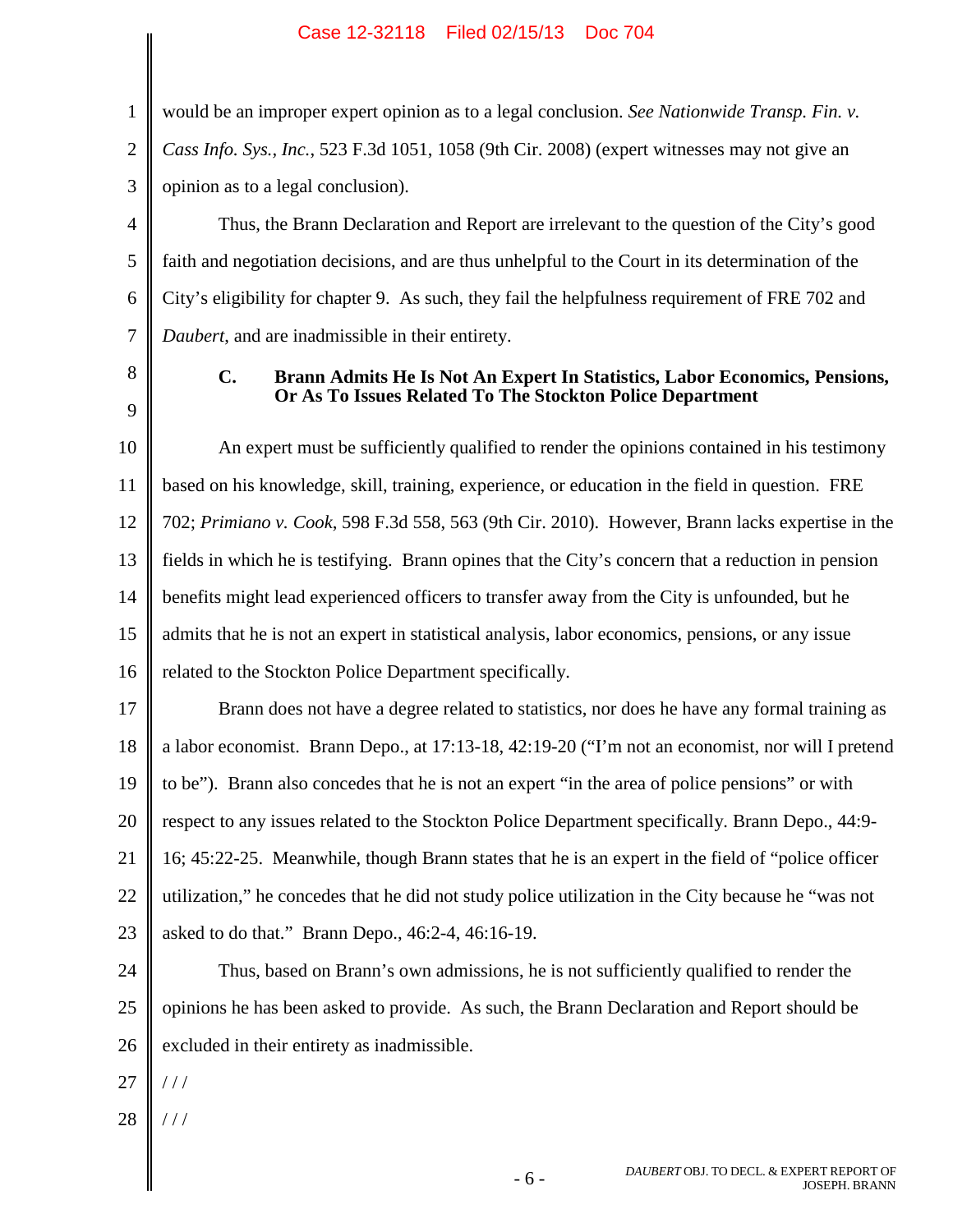1 2

# <span id="page-10-1"></span>**D. The Brann Declaration And Report Are Based On Insufficient Facts And Data.**

<span id="page-10-0"></span>3 4 5 6 7 8 9 10 11 12 13 14 15 16 17 18 19 20 21 The expert opinions offered in the Brann Declaration and Report as to the likelihood a pension cut will lead experienced officers to transfer from the City, and the potential effect on crime and public safety such transfers might have, lack the necessary factual basis. Expert opinion testimony must be based on "sufficient facts or data" to render the opinion reliable. FRE 702(b); *United States v. Redlightning*, 624 F.3d 1090, 1111 (9th Cir. 2010). However, despite readily accusing the City of offering "no basis" for its concern that pension benefit cuts might cause some of the City's officers to seek lateral transfers, the Brann Declaration and Report fail to consider or include important facts that would be critical to such a determination. For instance Brann did not conduct any studies or analyses with respect to police migration from one department to another, nor is he aware of any specific research in that area. Brann Depo., at 45:15-21. Brann did not speak with any of the officers who have left the department in order to find out why it was they chose to leave, nor did he speak with any of the current officers with whom Chief Jones spoke regarding the possibility they might leave the department if further cuts were imposed. Brann Depo., at 131:18-132:3. Brann also has no familiarity with the labor negotiations that have been ongoing between the City and the Stockton Police Officers Association. Brann Depo., at 47;18-22. There are even numerous additional pieces of information that Brann himself has stated he would have liked to have access to, including the department's history, past experiences, and resource utilization. Brann Depo., at 64:8-65:5, 65:14-19.

22 23 24 25 26 Though Brann offers some minimal evidence, it is plainly insufficient where he omits or ignores facts which would be plainly material to his opinion. Instead Brann renders an opinion on the effect of pension cuts specific to the City while referencing only general statistics. This fails the sufficiency requirement of FRE 702, and Brann's opinions are therefore inadmissible where based on insufficient facts.

27 / / /

28 / / /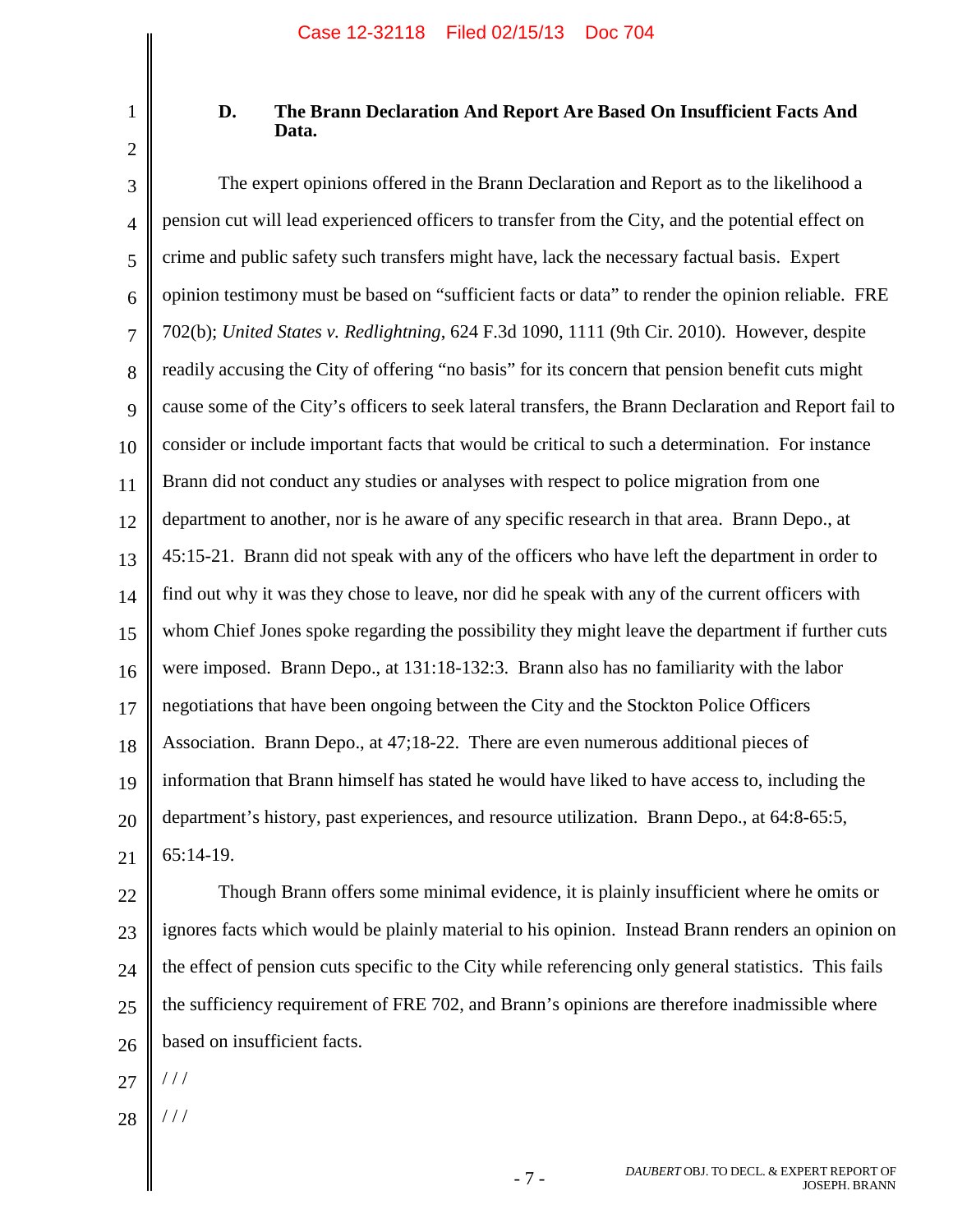1 2

## <span id="page-11-3"></span><span id="page-11-1"></span><span id="page-11-0"></span>**E. The Brann Declaration And Report Are Purely Speculative And Based On Faulty Principles And Methods, And Are Therefore Unreliable.**

3 4 5 6 7 8 9 10 11 12 In order to be deemed reliable, expert testimony must be the product of the reliable application of reliable principles and methods. FRE  $702(c)$ , (d). Such testimony must be "supported by appropriate validation – i.e, good grounds," *Daubert*, 509 U.S. at 590. An expert opinion must be more than a bald assertion without support, and expert opinions that lack a factual basis and are based on speculation or conjecture are inadmissible. *Guidroz-Brault v. Missouri Pac. R. Co.*, 254 F.3d 825, 829 (9th Cir. 2001) (expert testimony may not include "unsupported speculation and subjective beliefs."); *California ex rel. Brown v. Safeway, Inc.*, 615 F.3d 1171, 1181 (9th Cir. 2010) *on reh'g en banc sub nom. California ex rel. Harris v. Safeway, Inc.*, 651 F.3d 1118 (9th Cir. 2011) (expert testimony inadmissible where expert testified a result was "plausible" and "likely" but "admitted that he had done no analysis").<sup>4</sup>

13 14 15 16 17 18 19 20 21 22 23 24 25 26 The Brann Report is replete with instances of dubious statistical analysis and speculative, unsupported conclusions. For instance, Brann's statistical analysis of the City's crime rate (which the City cites as a basis for its concern that pension cuts will lead to the loss of experienced officers) attempts to disguise the bleak reality on the ground. The Brann Report acknowledges that Stockton "has a high crime rate," and that this crime rate is "serious," but attempts to mitigate this concern by claiming that the "crime rate today is lower than it was 20 years ago." Brann Report, at 1, 4. Brann offers no justification for comparing Stockton crime rates from the early 1990s to those in 2011 besides wanting "to have ample data points to establish a more reliable and accurate trend line." Brann Depo., 186:24-187:14. Essentially, Brann cherry picks his data, and compares the City's crime statistics for any given type of crime with the *worst year in the last two-plus decades* for that crime. *See* Brann Report, at 5. Had Brann looked to more recent years as a basis for comparison, his conclusion would be that crime has gone up, not down, in the City. Moreover, this has occurred despite the fact, as Brann concedes, that crime rates have declined in the United States "virtually every single year since 1994." Brann Depo., 39:19-40:3. This is no

<span id="page-11-2"></span><sup>28</sup>  $4$  Expert testimony which is the product of speculation or unsupported assumptions is also inadmissible as unhelpful to the trier of fact. *See In re Air Disaster at Lockerbie Scotland on Dec. 21, 1988*, 37 F.3d 804 (2d Cir. 1994) ("Expert opinions are excluded as unhelpful if based on speculative assumptions or unsupported by the record.").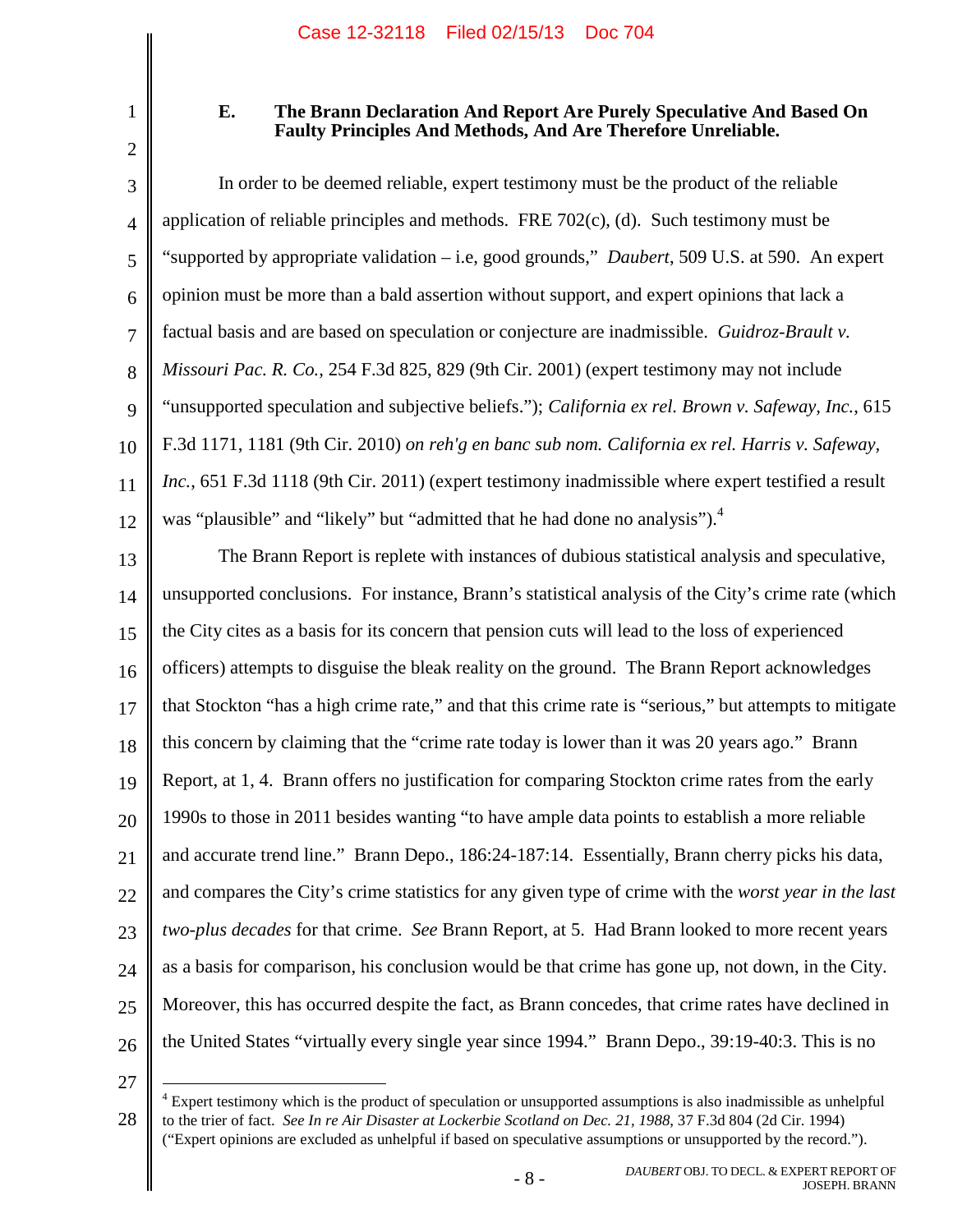1 2 more than statistical manipulation in an attempt to hide an obvious truth about the City's high crime rate.

3 4 5 6 7 8 9 10 11 Brann's analysis of the likelihood that a pension benefit cut might lead to the transfer of experienced officers is also unreliable. For one, Brann's opinion depends on a favorable assumption of what would constitute a "modest" pension benefit reduction, as he was asked to assume that this meant "something in the range of a 10 percent reduction." Brann Depo., at 74:6- 8; 224:5-17. However, Brann had no understanding of how such a reduction might be implemented, or how it would specifically be applied to officers or retirees. Brann Depo., 224:21-15. Thus, Brann's ultimate conclusion – that a "modest" pension reduction would not lead to a "mass exodus" – depends on his own assumptions of what a "modest" reduction would look like.

12 13 14 15 16 17 18 19 20 21 22 23 24 25 26 27 28 Brann's analysis of the impact of a given reduction on officer retention is also unreliable. Essentially, Brann's opinion is that the City cannot say that past reductions in benefits caused officers to leave, or that future reductions would cause additional transfers, because there are many other factors that might also play a role in that decision. *See* Brann Report, at 12-13 ("police employees are influenced by a host of non-economic factors . . . [T]he variables in such a decision are so complex, so interwoven and their meaning to each employee so unique, that any action is the result of and [sic] interplay among a variety of influences"). This, again, is not an affirmative conclusion, but merely an attempt to say that the City has not proven its concerns to a scientific certainty. Rather than offer a new and independent analysis, the Brann Report merely attempts to undercut the City's position by pointing to factors that *might* have been significant. It is pure speculation to state that other factors may have an impact on past or future transfers without providing some analysis on that point. Nevertheless, Brann admits there has been a "spike" in the number of experienced officers transferring to other agencies, Brann Depo., 139:3- 12, and that compensation is an issue that is "important to every employee." Brann Depo., at 95:9-22. Moreover, Brann did not factor into his opinion the fact that any pension reduction would necessarily take place in the context where there have already been wage and benefit reductions or the impact that such previous reductions might have on an officer's willingness to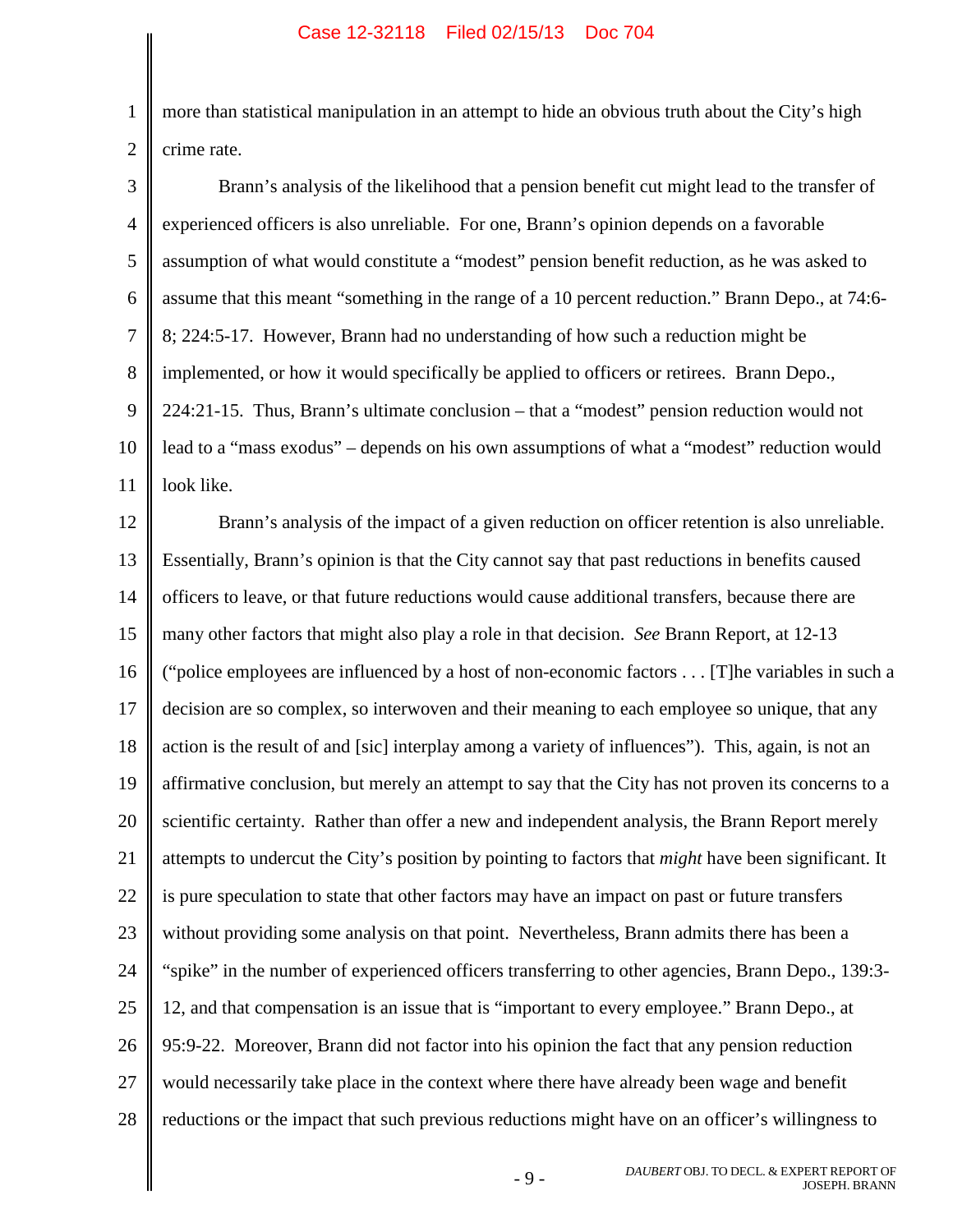2 3 4 5 6 7 8 stay if further reductions are imposed. Brann Depo., at 102:2-7. Finally, the Brann Report completely fails to consider the possibility that Stockton's poor performance on some of the other factors he lists (such as organization and location, *see* Brann Report, at 12-13) might render compensation and benefits *more* important for Stockton than for other cities. The Brann Report notes several other factors which are indicative that the City is "an unsettled environment . . . [which] could lead police officers – even senior officers – to look elsewhere." Brann Report, at 14. Yet the Brann Report considers none of this, and instead merely speculates that pension cuts might not be significant in the face of other factors.

9 10 11 12 13 14 15 16 17 18 19 20 21 22 23 24 25 Brann's claims as to the impact that a loss of experienced police might have on public safety are also faulty. Brann attempts to show that the loss of additional experienced officers will not cause additional crime or a drop in public or officer safety by questioning the causal relationship between police staffing levels and crime. *See* Brann Report, at 7. His ultimate opinion on this issue, however, is that it "variously suggests there may or may not be correlations between the two factors, depending on which agency is examined, the staffing practices of the agency, and the statistical methods used."<sup>[5](#page-13-0)</sup> Brann Report, at 9. Thus, the only way to determine whether a reduction in the number of officers would have adverse impacts on crime and public safety in the City would be to perform an analysis specific to the City, which Brann has not done. In addition to not actually speaking with any current or former officers of the City regarding potential reasons for seeking a transfer, Brann offers no new data or analysis regarding how the transfer of additional officers would impact the City specifically, particularly in light of the substantial benefit reductions and transfers that have already taken place. At a minimum, however, Brann acknowledges that if the Stockton Police Department's lateral transfer rate were to continue at its 2012 pace "for a long period of time, there comes a point in time that organizational operations can be compromised" and public and officer safety impacted. Brann / / /

26

<span id="page-13-0"></span><sup>27</sup>  $<sup>5</sup>$  In fact, at least one report cited by Brann has analyzed crime in the City and has concluded that the City needs more</sup> police and that the City should adopt certain policing strategies that require more manpower than the City currently has. *See* BRAGA, ANTHONY A., PREVENTING VIOLENT STREET CRIME IN STOCKTON, CALIFORNIA ( John F. Kennedy

<sup>28</sup> School of Government 2006), attached as Ex. 39 to the Declaration of Eric Jones (cited by the Brann Report, at 8, n. 6).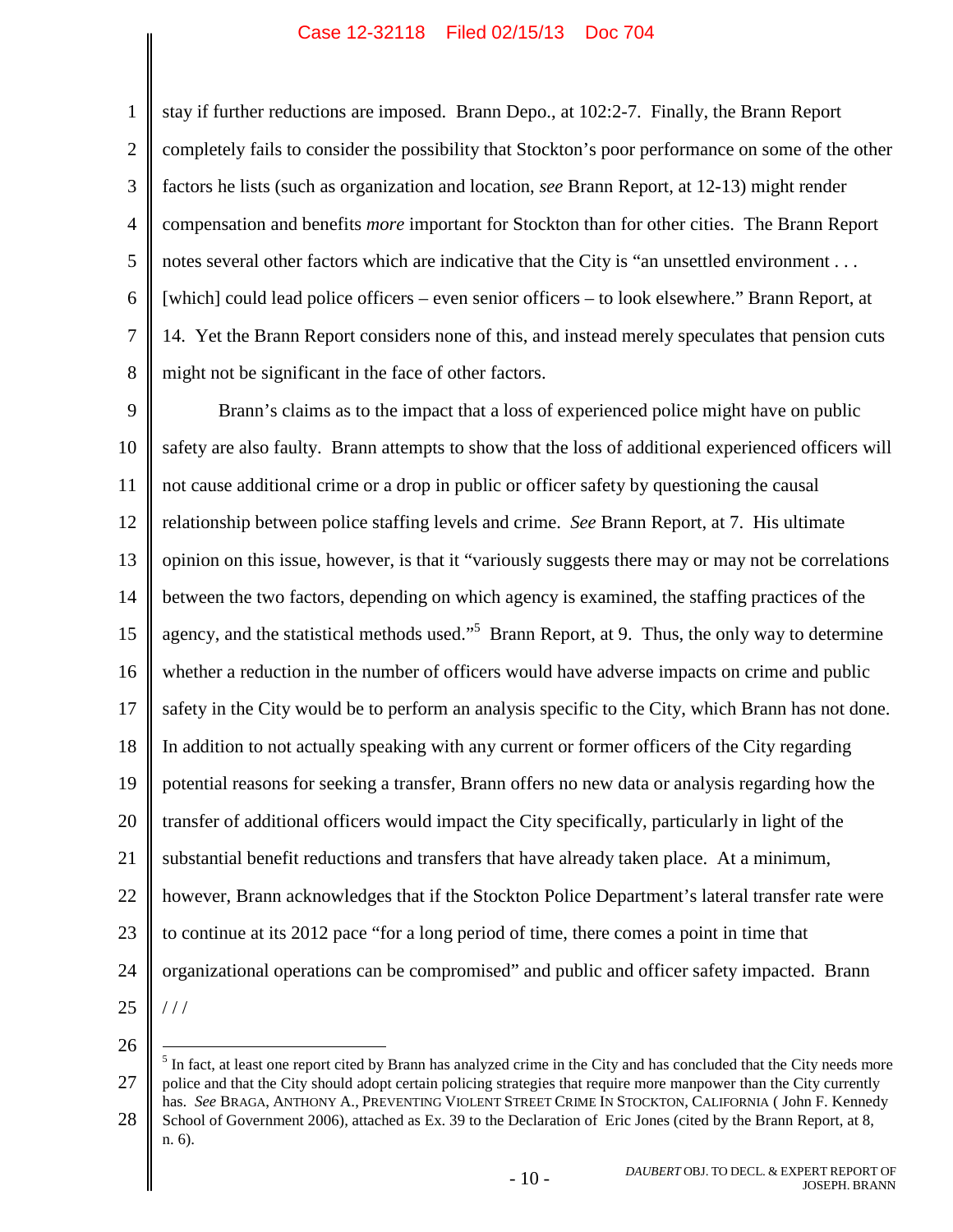|                | Case 12-32110 Filed 02/13/13 DOC 704                                                                 |
|----------------|------------------------------------------------------------------------------------------------------|
| $\mathbf{1}$   | Depo., at 134:21-136:14. Thus, while Brann's opinion on this issue provides no reliable              |
| $\overline{2}$ | conclusions, it cannot be said that the City's concerns were not in good faith.                      |
| 3              | Even taking all of his own assumptions into account, Brann ultimately concedes that he               |
| $\overline{4}$ | cannot say with any certainty what effect a given pension benefit reduction will have. Brann         |
| 5              | acknowledges, for instance, that he could not say with "any degree of certainty" that at least a     |
| 6              | dozen officers would leave Stockton Police Department for other departments if a 10 percent          |
| 7              | reduction in pension benefits were imposed. Brann Depo., pp. 77:24-78:3. Given that Brann            |
| 8              | admits that he cannot offer an expert opinion with any degree of certainty, his testimony is clearly |
| 9              | improper speculation, and is therefore inadmissible.                                                 |
| 10             | F.<br>Brann Struck Several Portions Of His Report, Which Assured May No                              |
| 11             | <b>Longer Rely Upon.</b>                                                                             |
| 12             | At his deposition, Brann struck certain portions from page 16 of his Report. Specifically,           |
| 13             | Brann struck the words:                                                                              |
| 14             | 1. "and then cited recent annual lateral transfer rates in Florida at 14% and 20%,                   |
| 15             | Alaska at 35%, North Carolina at an average of 14%, and Vermont municipalities                       |
| 16             | at 8.25%."; and                                                                                      |
| 17             | "lower and the rates in many of the IACP jurisdictions and"<br>2.                                    |
| 18             | Brann Depo., at 226:20-25; 228:6-10; 228:18-229:5; 229:14-20. Brann's reason for doing this          |
| 19             | was that his original statements "mix[ed] apples and oranges" by comparing lateral transfer rates    |
| 20             | to overall attrition rates and he "didn't want [his statements] to be misleading." Brann Depo., at   |
| 21             | 228:20-229:5.                                                                                        |
| 22             | The Assured Obj. cites to the struck language at page 16, where it states: "These transfer           |
| 23             | rates are consistent with the transfer rates throughout California and elsewhere and do not support  |
| 24             | a concern of 'mass exodus.' Brann Report at 16 (discussing studies conducted in California and       |
| 25             | elsewhere and comparison to Stockton)." This statement is now wholly unsupported and                 |
| 26             | demonstrably false, and should be stricken.                                                          |
| 27             | ///                                                                                                  |
| 28             | ///                                                                                                  |
|                | DAUBERT OBJ. TO DECL. & EXPERT REPORT OF<br>$-11-$<br><b>JOSEPH. BRANN</b>                           |